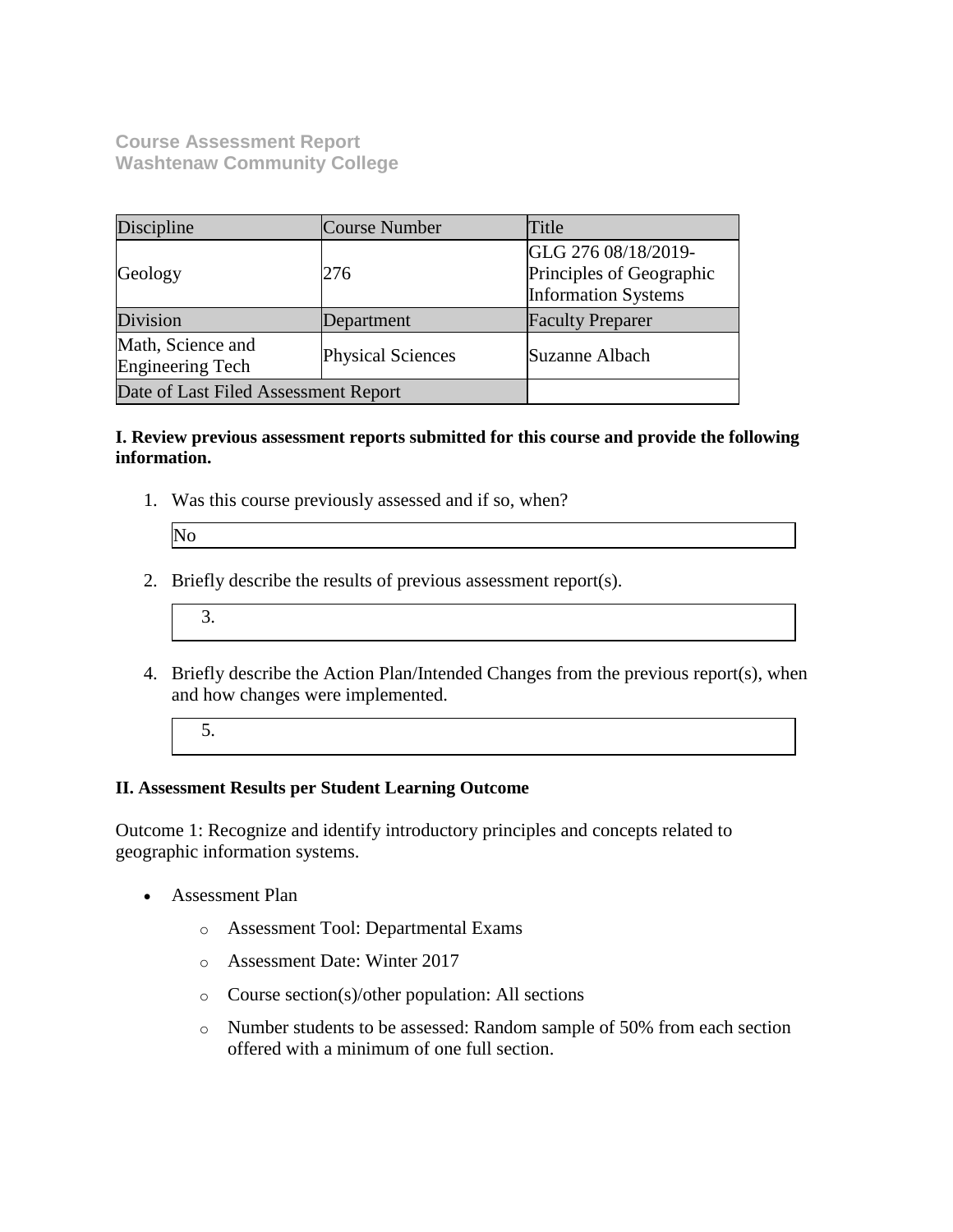- o How the assessment will be scored: Multiple choice questions will be scored using the key. Essay and short answer questions will be scored using a departmentally-developed rubric.
- o Standard of success to be used for this assessment: Students will score an overall average score of 72.5% or better on each assessment question.
- o Who will score and analyze the data: Department faculty
- 1. Indicate the Semester(s) and year(s) assessment data were collected for this report.

| $\angle$ fall (indicate years below) below) | Winter (indicate years) | SP/SU (indicate years)<br>below) |
|---------------------------------------------|-------------------------|----------------------------------|
|                                             | 2019                    |                                  |

2. Provide assessment sample size data in the table below.

| # of students enrolled | # of students assessed |
|------------------------|------------------------|
|                        |                        |

3. If the number of students assessed differs from the number of students enrolled, please explain why all enrolled students were not assessed, e.g. absence, withdrawal, or did not complete activity.

One student failed to complete the semester.

4. Describe how students from all populations (day students on campus, DL, MM, evening, extension center sites, etc.) were included in the assessment based on your selection criteria.

Only one section of this class was offered during the Winter 2019 semester, and that was a mixed-mode day class.

5. Describe the process used to assess this outcome. Include a brief description of this tool and how it was scored.

The current master syllabus for this course states that we will use departmental exams to assess this outcome. With a new course developer assigned to teach this course, the assessment tool for this outcome changed from exams to using module quizzes to assess this outcome. In total, there were eleven module quizzes given over the semester. Multiple-choice questions were scored using a key. The basis for our standard of success is that at least 70% of students will score an average of at least 72.5% on each module exercise. These changes will be reflected in the master syllabus revision, along with sample quiz questions.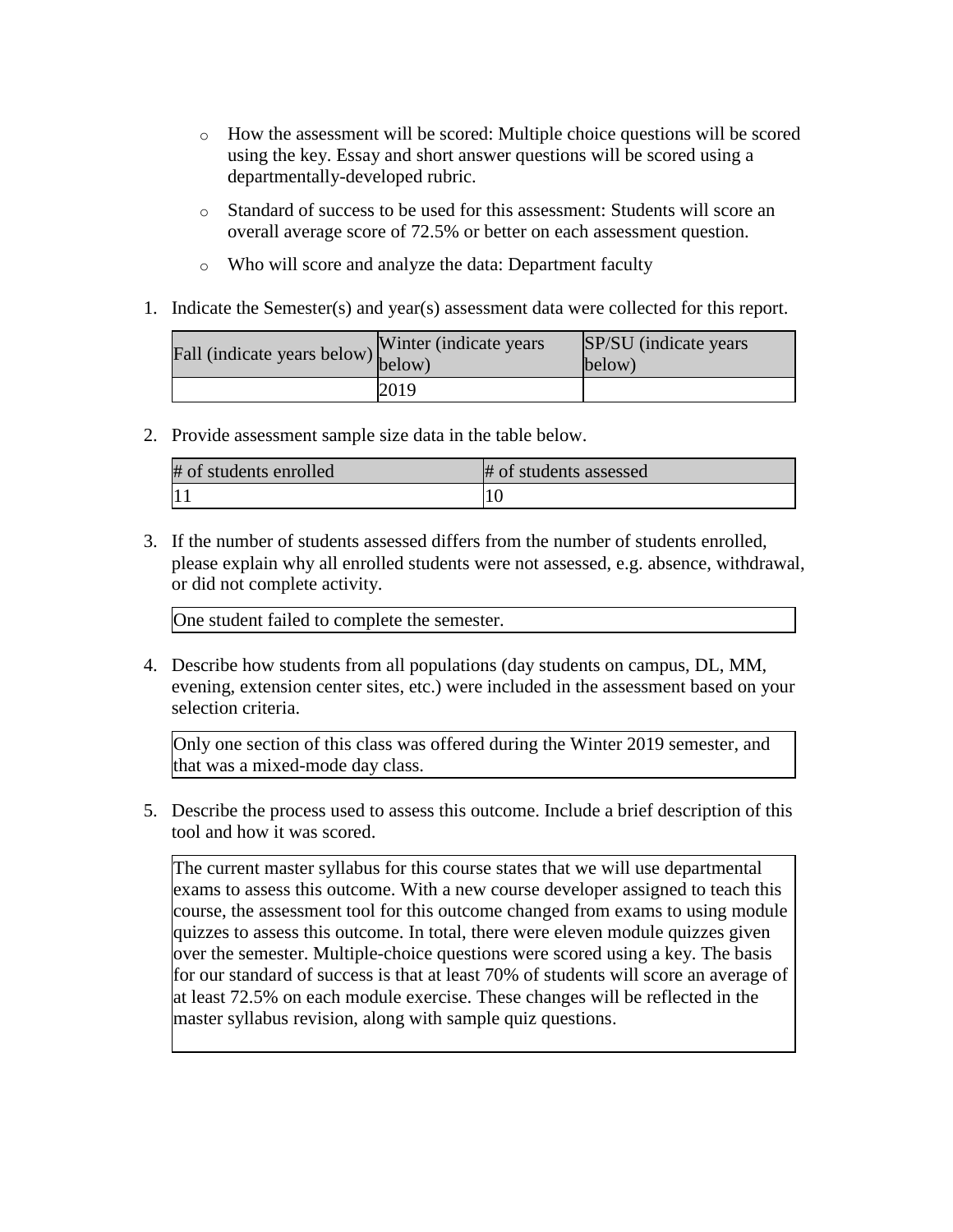6. Briefly describe assessment results based on data collected for this outcome and tool during the course assessment. Discuss the extent to which students achieved this learning outcome and indicate whether the standard of success was met for this outcome and tool.

#### Met Standard of Success: Yes

Across the eleven module quizzes given, students scored an overall average of 84.5%, meeting the standard of success. Specific module quiz results were analyzed as well, and students met the standard for success for all quizzes except the Module 10 Quiz, which covers map overlay and geoprocessing. The attached datasheet will show the results of the individual module quizzes.

7. Based on your interpretation of the assessment results, describe the areas of strength in student achievement of this learning outcome.

The results of the module quizzes show that students have met our standard for success in ten of the eleven modules. Analyzing the average for each of the module quizzes really helps to indicate the modules where students are excelling, such as in Modules 3: Coordinate Systems (95.6%); Module 5: Presenting GIS Data (90.4%); Module 7: Basic Editing (90.1%); and Module 11: Raster Analysis (100%). This allows us to concentrate and improve on the other modules.

8. Based on your analysis of student performance, discuss the areas in which student achievement of this learning outcome could be improved. If student met standard of success, you may wish to identify your plans for continuous improvement.

While students met the standard of success for ten of the eleven module quizzes, the quiz for Module 10, covering map overlay and geoprocessing, fell short of our standard of success with an average class score of 67.2%. Additional material will be added and reinforced in this module to help improve success in future semesters. In addition, the attached data will show that Modules 1: Introduction to GIS (79.1%); Module 8: Queries (78.1%); and Module 9: Spatial Joins (77.8%) are also in need of supplemental material as these quizzes all averaged below 80%. While we met the standard for success overall, reinforcing and supplementing these modules with additional material will encourage further improvement and continued student success.

Outcome 2: Apply appropriate principles and concepts to solve problems, as well as construct maps, charts, diagrams and graphs using the ArcGIS 10 software.

- Assessment Plan
	- o Assessment Tool: Portfolio
	- o Assessment Date: Winter 2017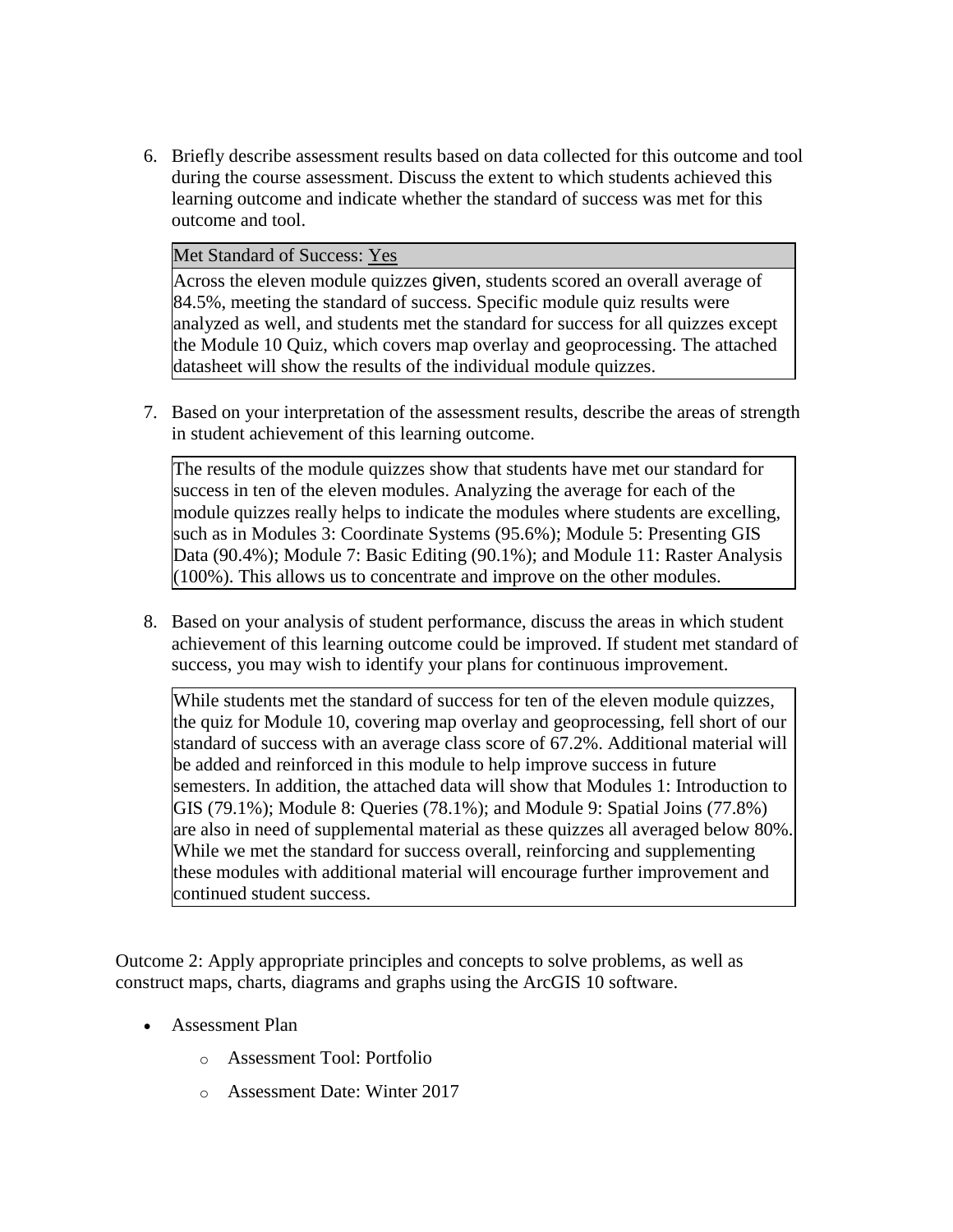- o Course section(s)/other population: All sections
- o Number students to be assessed: Random sample of 50% from each section offered
- o How the assessment will be scored: Portfolio will be scored using a departmentally-developed rubric.
- o Standard of success to be used for this assessment: 75% of students will score a 2.5 (between acceptable and good) or above on a rubric scale of not acceptable (1), acceptable (2), good (3), and exemplary (4).
- o Who will score and analyze the data: department faculty
- 1. Indicate the Semester(s) and year(s) assessment data were collected for this report.

| Fall (indicate years below) $\begin{bmatrix} \text{w}\text{ inter} \\ \text{below} \end{bmatrix}$ | Winter (indicate years) | SP/SU (indicate years)<br>below) |
|---------------------------------------------------------------------------------------------------|-------------------------|----------------------------------|
|                                                                                                   | 2019                    |                                  |

2. Provide assessment sample size data in the table below.

| # of students enrolled | # of students assessed |
|------------------------|------------------------|
|                        |                        |

3. If the number of students assessed differs from the number of students enrolled, please explain why all enrolled students were not assessed, e.g. absence, withdrawal, or did not complete activity.

One student failed to complete the semester.

4. Describe how students from all populations (day students on campus, DL, MM, evening, extension center sites, etc.) were included in the assessment based on your selection criteria.

Only one section of this class was offered during the Winter 2019 semester, and that was a mixed-mode day class.

5. Describe the process used to assess this outcome. Include a brief description of this tool and how it was scored.

The current master syllabus for this course states that we will use a portfolio to assess this outcome. With a new course developer assigned to teach this course, the assessment tool for this outcome changed from using a portfolio to assess this outcome to using two different tools to measure student success. The first tool used is module exercises, and the second tool used is the capstone project. These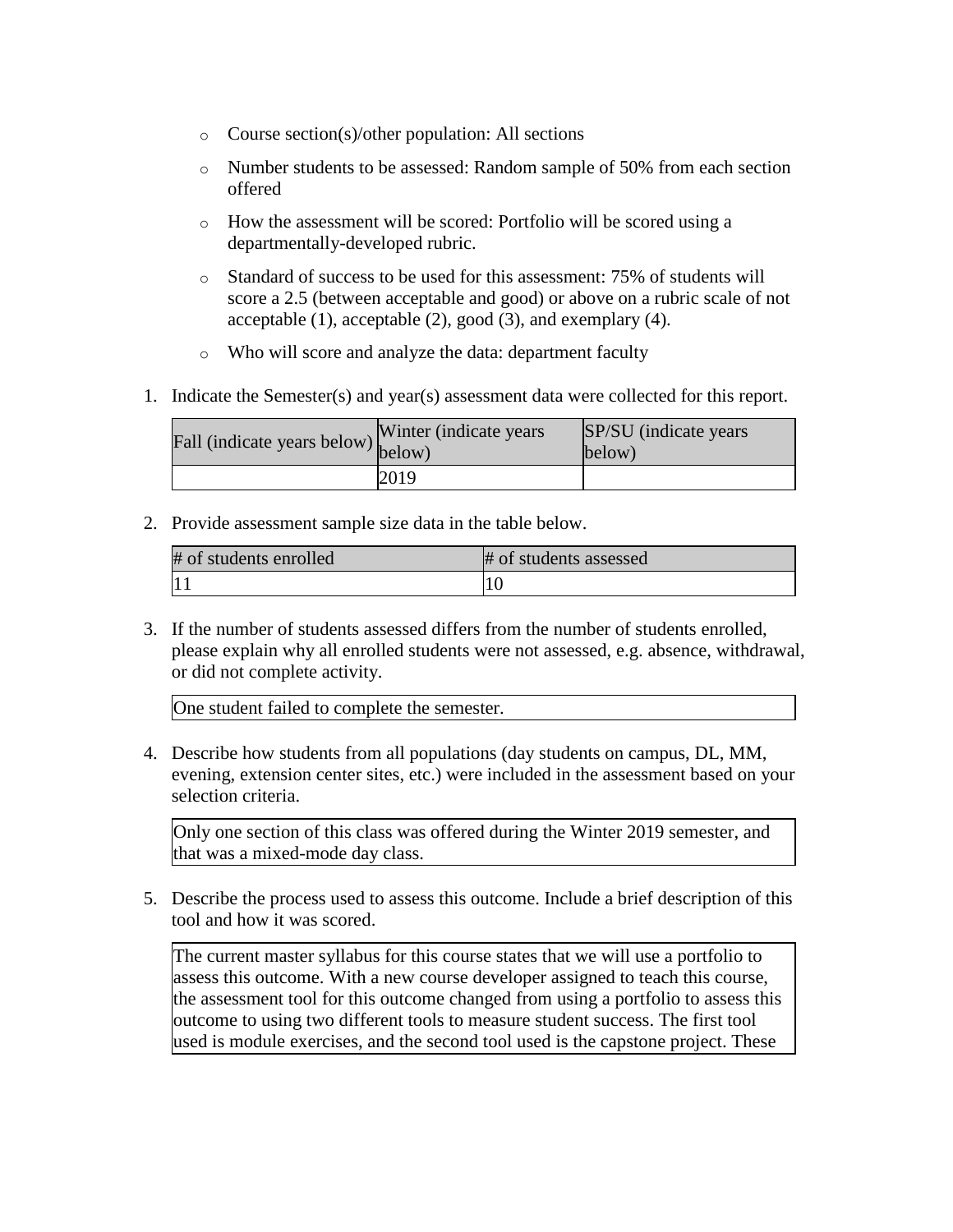changes will be reflected in the forthcoming master syllabus revision for this course.

The module exercises combine the principles and skills learned in each module to show mastery of the module material. The basis for our standard of success is that at least 70% of students will score an average of at least 72.5% on each module exercise. Module exercises were scored using a key. Examples of the chapter exercises will be attached to the master syllabus revision for this course.

In the capstone project, students synthesize the information and techniques learned over the entire course to solve a problem using spatial analysis. Our standard of success is that at least 70% of students will score an average of at least 72.5% on the capstone project. The capstone project was scored using a rubric, which will be attached to the master syllabus revision.

6. Briefly describe assessment results based on data collected for this outcome and tool during the course assessment. Discuss the extent to which students achieved this learning outcome and indicate whether the standard of success was met for this outcome and tool.

#### Met Standard of Success: Yes

Across the eleven module exercises given, students scored an overall average of 95.3%, meeting the standard of success. Specific module exercise results were analyzed as well, and students met the standard for success for all module exercises except the Module 7 exercise, which covers basic editing using ArcGis software. The attached datasheet will show the results of the individual module exercises.

As far as the capstone project, our second assessment tool for this outcome, students scored an average of 98.9%, also meeting our standard of success.

7. Based on your interpretation of the assessment results, describe the areas of strength in student achievement of this learning outcome.

The results of the first assessment tool, the module exercises, show that students have met our standard for success in ten of the eleven modules. Analyzing the average for each of the module quizzes really helps to indicate the modules where students are excelling for this outcome, which includes all module exercises, except Module 7: Basic Editing (70.4%). Knowing this allows us to concentrate and improve on this module.

The results of the second assessment tool, the capstone project, shows that students have overwhelmingly met our standard of success. We attribute this to having multiple stages of learning before students complete this final capstone project. The attached datasheet will show this, as well. After learning the material, the students take module quizzes. Students scored an overall average of 84.5% at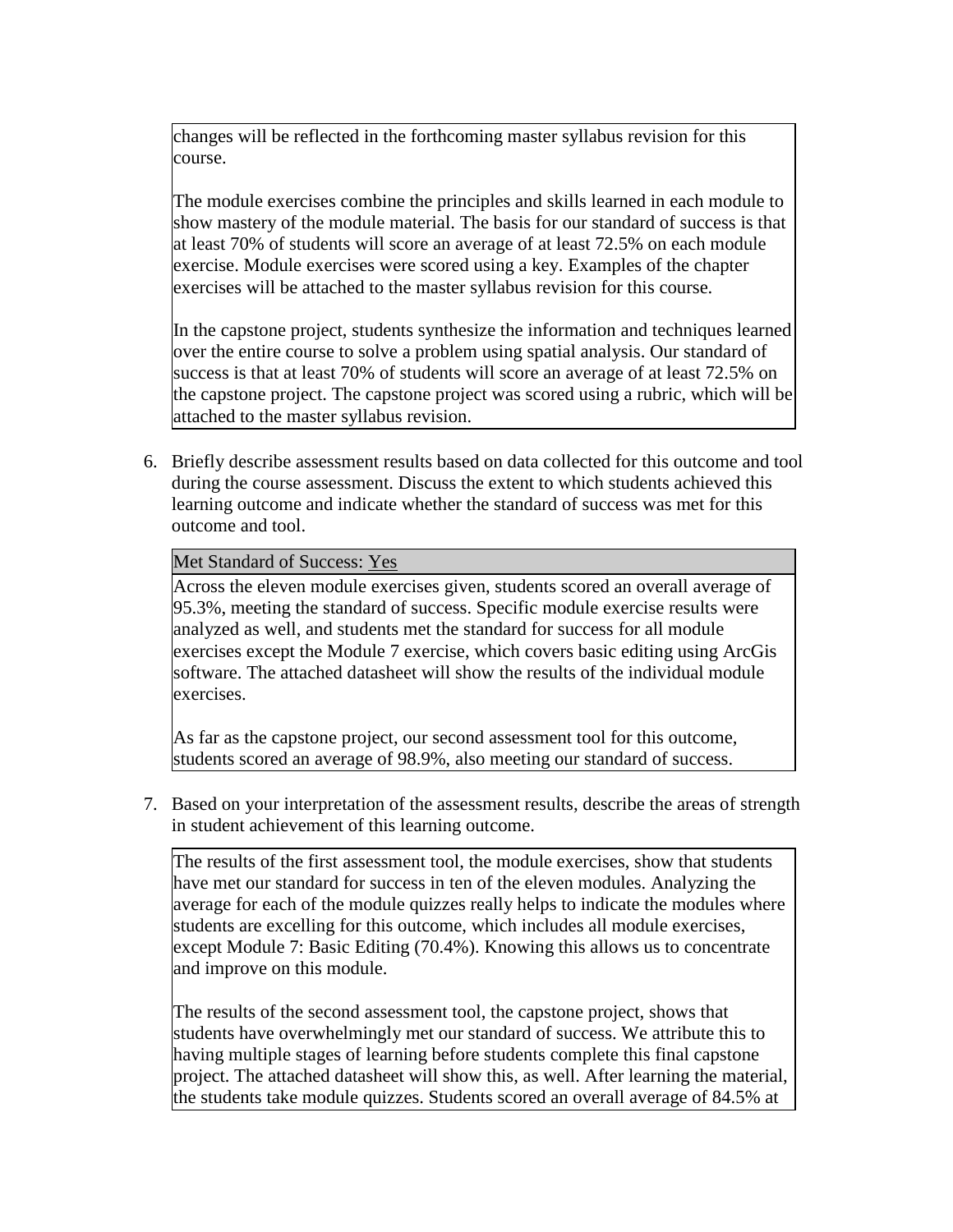this stage. Next, students apply that knowledge to learn specific skills in using the ArcGIS software. Students scored an overall average of 93.1% at this stage, showing improvement. Finally, students are then tested through module exercises, where knowledge and skills are fully joined, and students had an overall average of 95.3% at this stage, showing even greater improvement. The capstone project is an extension of the module exercises but includes material from the entire course, so a class average of 98.9% success shows the educational plan we have in place is working for the majority of students.

8. Based on your analysis of student performance, discuss the areas in which student achievement of this learning outcome could be improved. If student met standard of success, you may wish to identify your plans for continuous improvement.

While students met the standard of success for ten of the eleven module exercises, exercises for Module 7, basic editing, fell short of our standard of success with an average class score of 70.4%. Additional material will be added and reinforced in this module to help improve success in future semesters. No other module exercises showed a need for changes.

While we met the standard for success for the capstone project, reinforcing and supplementing a few of the modules with additional learning material will encourage further improvement and continued student success.

### **III. Course Summary and Intended Changes Based on Assessment Results**

1. Based on the previous report's Intended Change(s) identified in Section I above, please discuss how effective the changes were in improving student learning.

N/A

2. Describe your overall impression of how this course is meeting the needs of students. Did the assessment process bring to light anything about student achievement of learning outcomes that surprised you?

In looking closely at each component, the modules that students had some struggles with were highlighted, and that allows us to reinforce the learning material in those modules to help improve future student success.

Also, analyzing the successive steps in the learning process show this method of learning is working for the majority of our students. It was especially encouraging to see the percentage of students succeeding at each level increase all the way through the capstone project.

3. Describe when and how this information, including the action plan, was or will be shared with Departmental Faculty.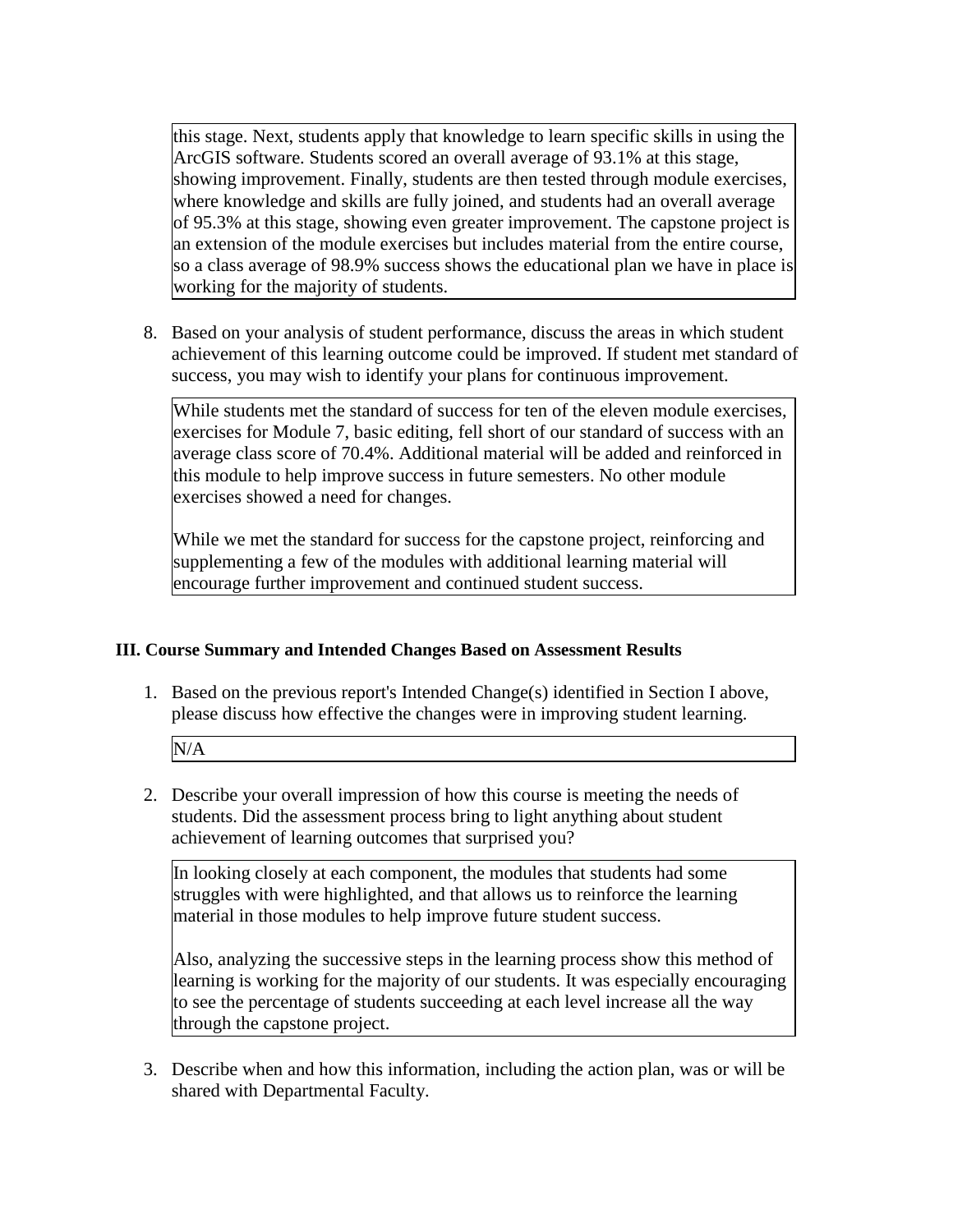The data and results have been shared with appropriate geology faculty, especially the current course developer, Adam Skyles, so that we could discuss and implement appropriate steps to continue the success rate in this course and to address the areas where we could improve.

## 4.

# Intended Change(s)

| <b>Intended Change</b> | Description of the<br>change                                                                                                                                                                                                                                                                                                                                                                                                         | Rationale                                                                                                                                                                                                                                                                                | Implementation<br>Date |
|------------------------|--------------------------------------------------------------------------------------------------------------------------------------------------------------------------------------------------------------------------------------------------------------------------------------------------------------------------------------------------------------------------------------------------------------------------------------|------------------------------------------------------------------------------------------------------------------------------------------------------------------------------------------------------------------------------------------------------------------------------------------|------------------------|
| Outcome Language       | For the second<br>outcome, "Apply<br>appropriate<br>principles and<br>concepts to solve<br>problems, as well as<br>construct maps,<br>charts, diagrams,<br>and graphs using<br>the ArcGIS 10<br>software". The<br>language will be<br>changed to "Apply<br>appropriate<br>principles and<br>concepts to solve<br>problems, as well as "ArcGIS Pro".<br>construct maps,<br>charts, diagrams,<br>and graphs using<br>ArcGIS software". | Removing the<br>"ArcGIS 10<br>software" and<br>replacing it with<br>"ArcGIS Software"<br>eliminates the<br>problem of the<br>program changing<br>names with updates.<br>For example, the<br>current version of<br>the software used is                                                   | 2019                   |
| <b>Assessment Tool</b> | For the first<br>outcome,<br>"Recognize and<br>identify<br>introductory<br>principles and<br>concepts related to<br>geographic<br>information<br>systems", we will<br>replace the<br>departmental exams students with more<br>with module<br>quizzes.                                                                                                                                                                                | For the format of<br>this course, a series<br>of shorter quizzes<br>given throughout<br>the course is more<br>effective than using<br>a larger, high-stakes 2019<br>comprehensive<br>exam. Frequent<br>testing boosts<br>learning and helps<br>immediate feedback<br>on areas where they |                        |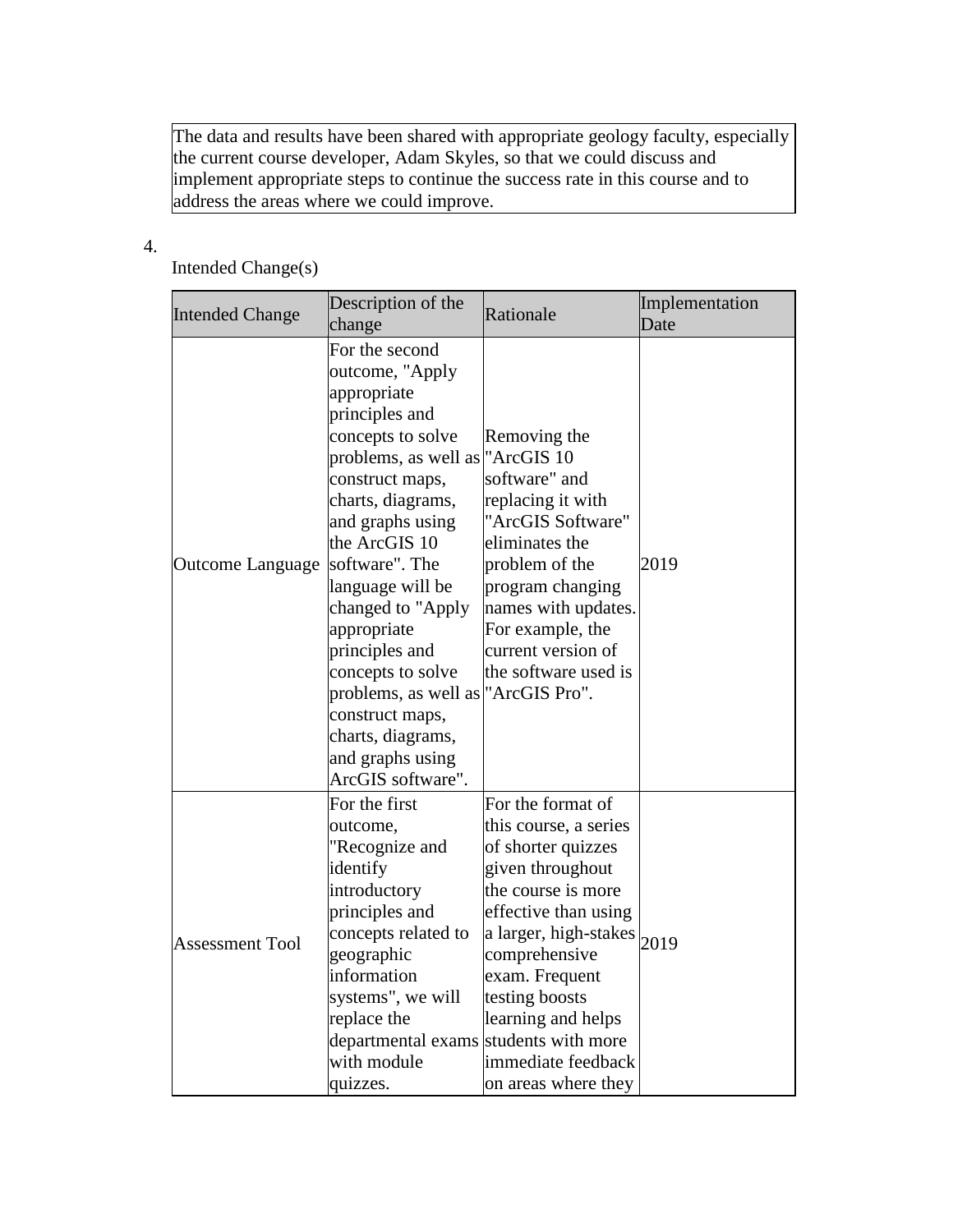|                        |                                          | may need additional                       |      |
|------------------------|------------------------------------------|-------------------------------------------|------|
|                        |                                          | help before                               |      |
|                        |                                          | progressing on to                         |      |
|                        |                                          | learning the next set                     |      |
|                        |                                          | of skills in this                         |      |
|                        |                                          | class.                                    |      |
|                        |                                          | For the format of                         |      |
|                        |                                          | this course, a                            |      |
|                        |                                          | capstone project                          |      |
|                        |                                          | better shows how                          |      |
|                        |                                          | students can                              |      |
|                        |                                          | synthesize the                            |      |
|                        | For the second                           | information and                           |      |
|                        | outcome, "Apply                          | techniques learned                        |      |
|                        | appropriate                              | in the course to                          |      |
|                        | principles and                           | solve a problem                           |      |
|                        | concepts to solve                        | using spatial                             |      |
|                        | problems, as well as analysis. This      |                                           |      |
| <b>Assessment Tool</b> | construct maps,                          | capstone project                          | 2019 |
|                        | charts, diagrams,                        | will better show                          |      |
|                        | and graphs using                         | how appropriate                           |      |
|                        | the ArcGIS 10                            | principles and                            |      |
|                        | software", we will                       | concepts were                             |      |
|                        |                                          | replace the portfolio applied, which were |      |
|                        | with a capstone                          | learned over the                          |      |
|                        | project.                                 | course of the                             |      |
|                        |                                          | semester, to                              |      |
|                        |                                          | construct maps and                        |      |
|                        |                                          | other visuals using                       |      |
|                        |                                          | the ArcGIS                                |      |
|                        |                                          | software to solve a                       |      |
|                        |                                          | problem.                                  |      |
|                        | For the second                           | The chapter                               |      |
|                        | outcome, "Apply                          | exercises combine                         |      |
| <b>Assessment Tool</b> | appropriate                              | the principles                            |      |
|                        | principles and                           | learned in the                            |      |
|                        | concepts to solve                        | modules with the                          |      |
|                        | problems, as well as skills learned with |                                           |      |
|                        | construct maps,                          | using the ArcGIS                          | 2019 |
|                        | charts, diagrams,                        | software to show                          |      |
|                        | and graphs using                         | how students have                         |      |
|                        | the ArcGIS 10                            | applied appropriate                       |      |
|                        | software", we will                       | principles and                            |      |
|                        | add a second                             | concepts to solve                         |      |
|                        | assessment tool to                       | problems, as well as                      |      |